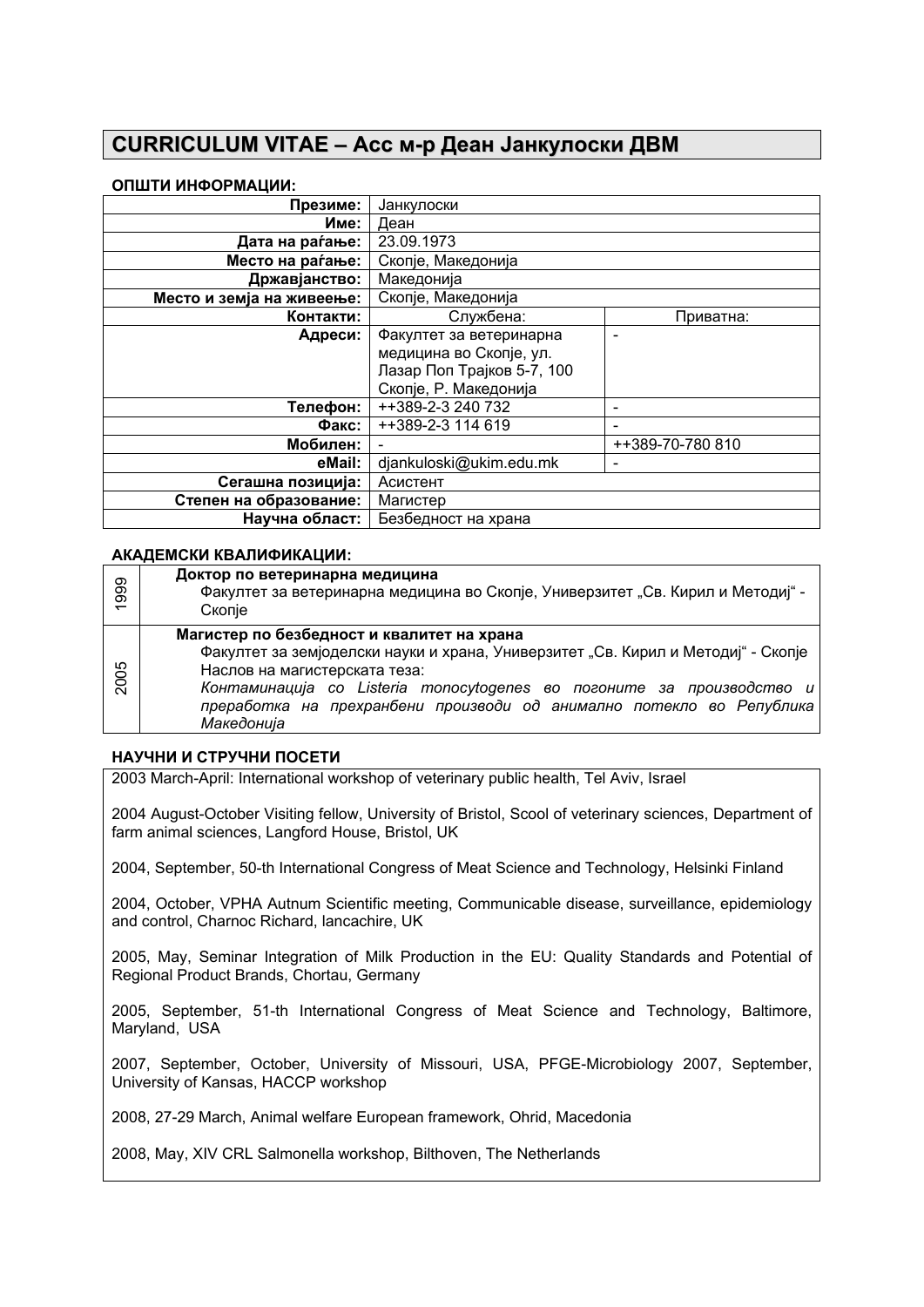2008, 01-28.11.CEEPUS PhD student, University of Zagreb, Veterinary faculty, Coatia

2008, 23-26.11. 38<sup>th</sup> Croatian dairy experts symposium, Lovran, Croatia

2008, 05.12. 3rd Annual workshop of the National Reference Laboratories for *E. coli* [Istituto Superiore](http://www.iss.it/vtec/index.php)  [di Sanità: Community Reference Laboratory](http://www.iss.it/vtec/index.php) *VTEC*

2009.09-11.03, Red Meat Train-a-Trainer Programme Module 1: Understanding Welfare and Quality, RSPCA, Zagreb, Croatia

01-02.06.2009 Red Meat Train-a-Trainer Programme Module 2: Understanding Stockmanship and Restraint, RSPCA, Zagreb, Croatia

2009, 24-25 May, XIV CRL Salmonella workshop, Bilthoven, The Netherlands

2009, 31.08-01.09, Red Meat Train-a-Trainer Programme Module 3: Understanding Unconsciousness, Stunning and Slaughter, RSPCA, Ohrid, Macedonia

2009, 31.08-01.09, Red Meat Train-a-Trainer Programme Module 4: Abattoir Welfare Assessment, RSPCA, Ohrid, Macedonia

2009, 5-7 October, 4<sup>th</sup> Workshop CRL Campylobacter, Uppsala, Sweden

29-31 November 2009- Microbiologia Balkanica 6-th Balkan congress of microbiology, and 4-th Congress of Macedonian microbiologists, Ohrid, Macedonia

2009, 04-05 November, Red Meat Train-a-Trainer Programme Module 5, Standard operating procedures and cones of practice, RSPCA, Sarajevo, BiH

2010, 24-26 February, Red Meat Train-a-Trainer Programme Module 6&7, understanding welfare and quality, RSPCA, Dubrovnik, Croatia

2010, 29-31 March, Workshop for automated microbiology, VIDAS, VITEK, TEMPO, Faculty of veterinary medicine-Skopje, Biomerieux, Biotek-Skopje, Skopje, Macedonia

2010, 28-30 May, Red Meat Train-a-Trainer Programme Module 8, RSPCA, Becici, Montenegro

2010, 29-31 March Workshop on automated microbiology, VIDAS, VITEK, TEMPO, Faculty of veterinary medicine-Skopje, bioMerieux-France, Biotek-Skopje, Skopje, R. Macedonia

2010, 22-24 September Auditor training for MKS EN ISO/IEC 17025:2006, IARM, Skopje, R. Macedonia

2010, 28-30 October Days of veterinary medicine, Ohrid, R. Macedonia

2010, 11-12 November II Scientific conference, "Food quality and safety", Bitola, R. Macedonia

### **РАБОТНО ИСКУСТВО** (Академски и професионални позиции):

| 2003-2005<br>Помлад асистент<br>Институт за храна, Факултет за ветеринарна медицина во Скопје., Унив. "Св. Кирил и<br>Методиј" – Скопје |  |
|-----------------------------------------------------------------------------------------------------------------------------------------|--|
| 2005-2011<br>Асистент<br>Институт за храна, Факултет за ветеринарна медицина во Скопје, Унив. "Св. Кирил и<br>Методиј" – Скопје         |  |

#### **НАСТАВНИ ДИСЦИПЛИНИ: Додипломски студии**: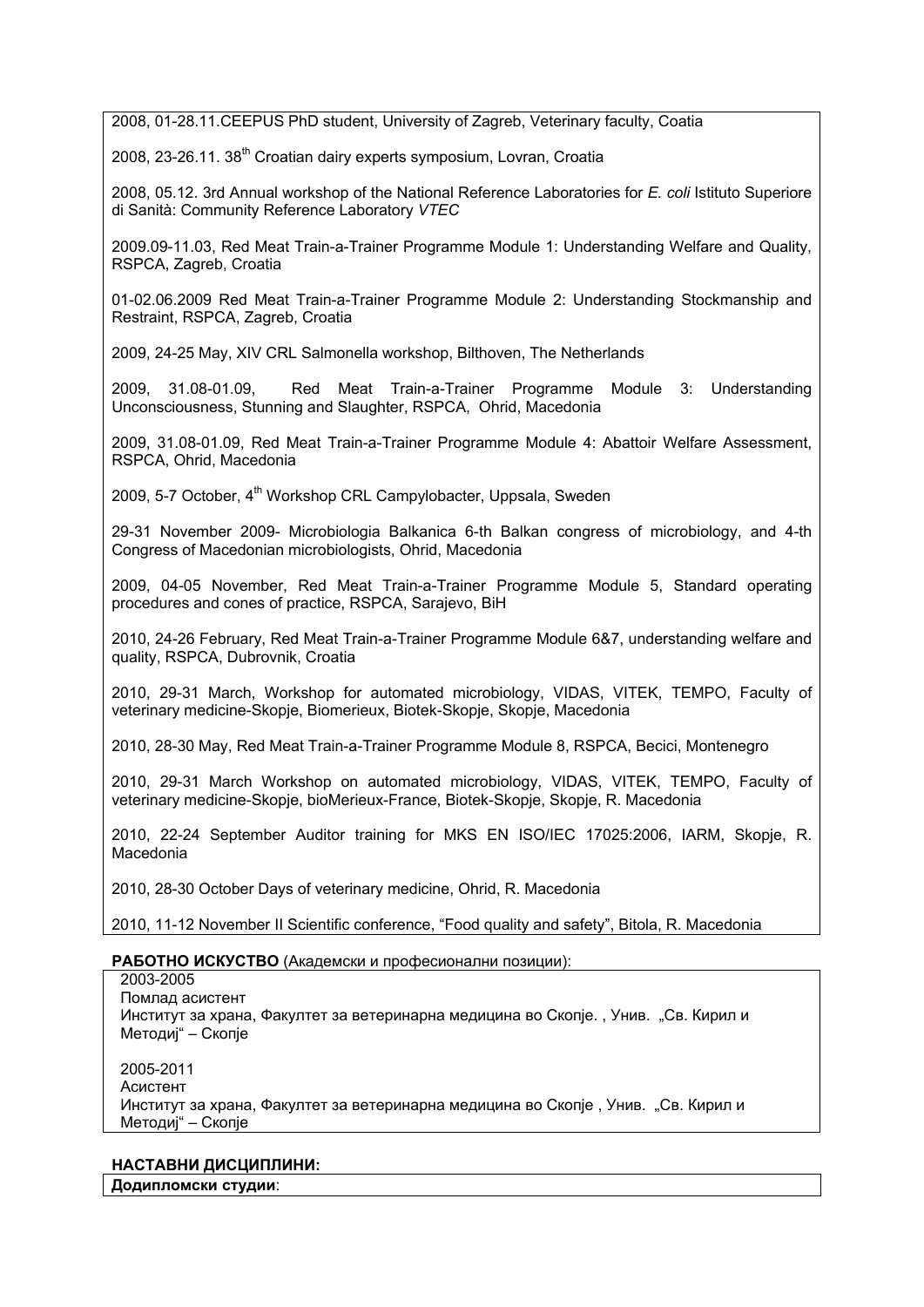Хигиена и технологија на месо, риби, јајца и нивните призводи (Факултет за ветеринарна медицна, УКИМ - Скопје)

#### **ДОПОЛНИТЕЛНИ ПОДАТОЦИ**

Членство во професионални организации: - оценувач во ИАРМ според стандардот ISO/IEC 17025

#### **БЈАВЕНИ ТРУДОВИ О**

1. D. Jankuloski., M. Danev., Z. Hajrulai-Musliu., R. Prodanov.(2005). Correlation between cleanliness of slaughtered cattle hides over prevalence of major food borne pathogens, Book of abstracts, ICoMST 51-th Maryland USA.

2. Ilieski V., Pendovski L, Ristoski T., Cvetkovic A., Jankuloski D (2006). Possibilities of diagnostic value of microscopic section from plastinated musculature of fish, XXVI Congres of the European Association of Veterinary Anatomist, Italian Journal of Anatomy and Embriology Vol. 111-Supplemento n. 1 at Fasc. 3 - July-September 2006.

3. Biljana Stojanovska Dimzoska, Zehra Hajrulai Musliu, Elizabeta Dimitrieska Stojkovic, Pavle Sekulovski, Dean Jankuloski (2007) Determination of ochratoxin a in green and roasted coffee by immunoaffinity column clean-up and fluorometric analysis, XII th International IUPAC Symposium on Micotoxins and Phycotoxins, Ankara Turkey

4. Dean Jankuloski, Listeria monocytogenes contamination of facilities for production and processing of food from animal origin in Republic of Macedonia, Master of Science Thesis, 2007

5. Zehra Hajrulai-Musliu, Biljana Stojanovska-Dimzoska, Pavle Sekulovski, Elizabeta Dimitrieska-Stojkovic, Dean Jankuloski, Ivan Serafimovski (2007) Ochratoxin A in wines from Macedonia intended for EU market XII th International IUPAC Symposium on Micotoxins and Phycotoxins, Ankara Turkey

6. Dean Jankuloski, Pavle Sekulovski, Risto Prodanov, Zehra Hajrulai Musliu, Biljana Stojanovska Dimzoska, *Listeria monocytogenes* contamination of the environment and surfaces of the equipment in the meat processing facilities in Republic of Macedonia, Macedonian veterinary review Vol. 30 No.1. 2007

7. Pavle Sekulovski, Slavco Mrenoski, Dean Jankuloski. (2008). Survival of *Listeria monocytogenes* during manufacture and ripening of sheep brined cheese (ovco belo sirenje), FIL-IDF World diary summit & exhibition, Mexico 2008

8. Ljupco Angelovski, Dean Jankuloski, Sandra Kostova, Marija Ratkova, Irena Erakovic Tokalic2, Pavle Sekulovski, Quality of raw cow milk in republic of Macedonia determined through the testing of somatic cell count and total viable count**,** Macedonian veterinary review Vol. 31 No.1. 2008

9. Sandra Kostova, Dean Jankuloski, Marija Ratkova, Ljupco Angelovski, Irena Erakovic Tokalic, Pavle Sekulovski, Prevalence of campylobacter spp. in poultry meat and meat products imported in republic of Macedonia, Macedonian veterinary review Vol. 31 No.1. 2008

10. Dean Jankuloski, Marija Ratkova, Sandra Kostova, Ljupco Angelovski, Irena Erakovic Tokalic, Pavle Sekulovski, Antimicrobial resistance of *salmonella spp.* isolates from different types of raw meats and mechanically deboned meat form import in R. of Macedonia**,** Macedonian veterinary review Vol. 31 No.1. 2008

11. Pavle Sekulovski, Dean Jankuloski, Ljupco Angelovski, Sandra Kostova, Marija Ratkova, Manual for raw cow milk sampling, Faculty of veterinary medicine – Skopje, Laboratory for milk quality, 2009

12. Z. Hajrulai-Musliu, M. Arapcevsak, V. Stojkovski, D. Jankuloski, E. Dimitrievska Stojkovic, B. Stojanovska-Dimzovska, Fatty acids profile as an indicator for adulteration of fruit juces, Poster Abstracts-IFCC-EFCC-EUROMEDLAB 2009-Innsburck, 7-11 June 2009, S315

13. Pavle Sekulovski, Dean Jankuloski, Ljupco Angelovski, Sandra Kostova, Marija Ratkova, Manual for sampling and sample shipment, Faculty of veterinary medicine – Skopje, Laboratory for milk quality, 2009